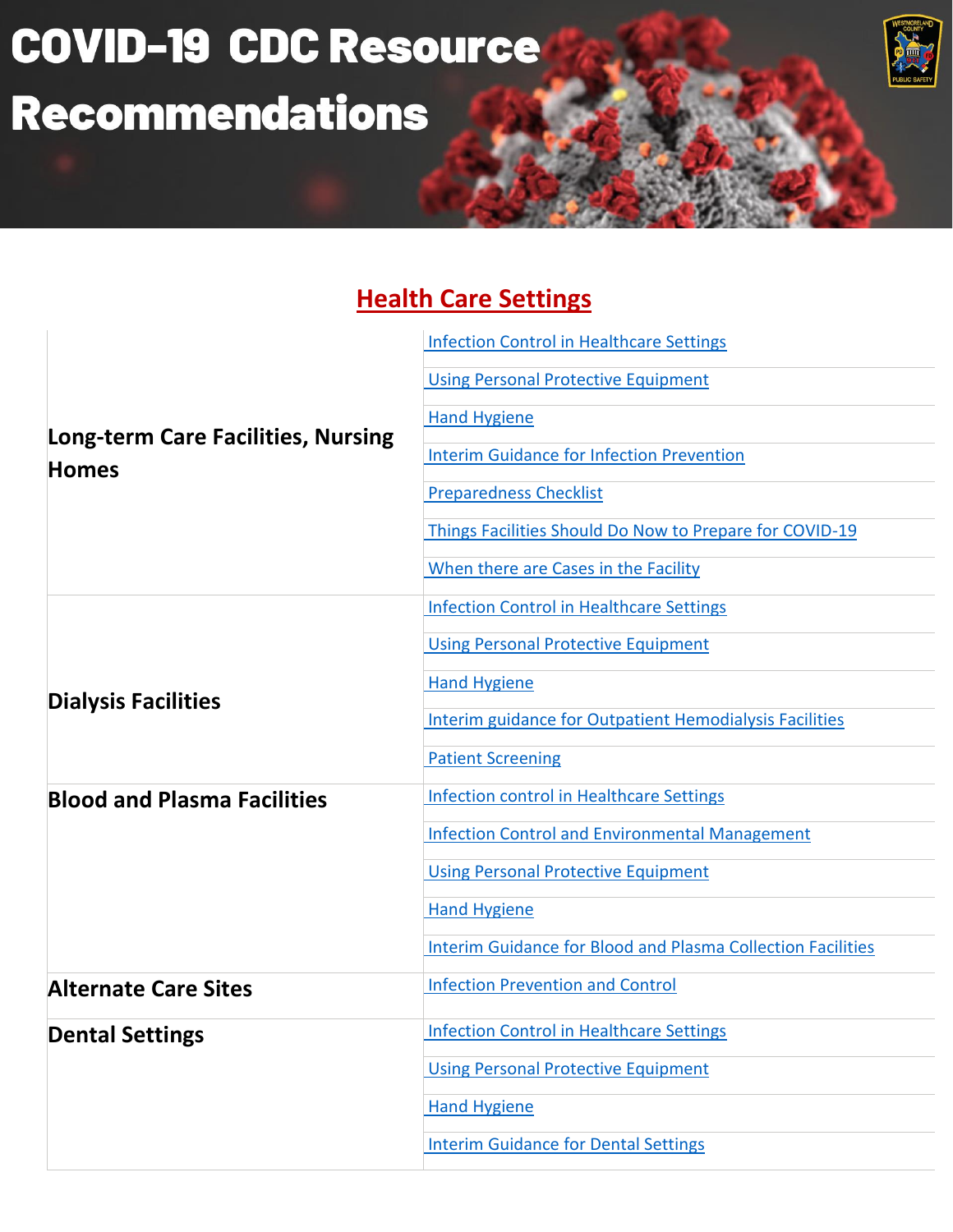| <b>Pharmacies</b>                                          | <b>Infection Control in Healthcare Settings</b>                       |
|------------------------------------------------------------|-----------------------------------------------------------------------|
|                                                            | <b>Using Personal Protective Equipment</b>                            |
|                                                            | <b>Hand Hygiene</b>                                                   |
|                                                            | <b>Interim Guidance for Pharmacies</b>                                |
|                                                            | <b>Risk-Reduction During Close-Contact Services</b>                   |
| <b>Outpatient and ambulatory care</b><br><b>facilities</b> | <b>Infection Control in Healthcare Settings</b>                       |
|                                                            | <b>Using Personal Protective Equipment</b>                            |
|                                                            | <b>Hand Hygiene</b>                                                   |
|                                                            | <b>Interim Guidance for Outpatient &amp; Ambulatory Care Settings</b> |
| <b>Postmortem Care</b>                                     | <b>Using Personal Protective Equipment</b>                            |
|                                                            | <b>Hand Hygiene</b>                                                   |
|                                                            | <b>Collection and Submission of Postmortem Samples</b>                |
|                                                            | <b>Cleaning and Waste Disposal</b>                                    |
|                                                            | <b>Transportation of Human Remains</b>                                |
|                                                            |                                                                       |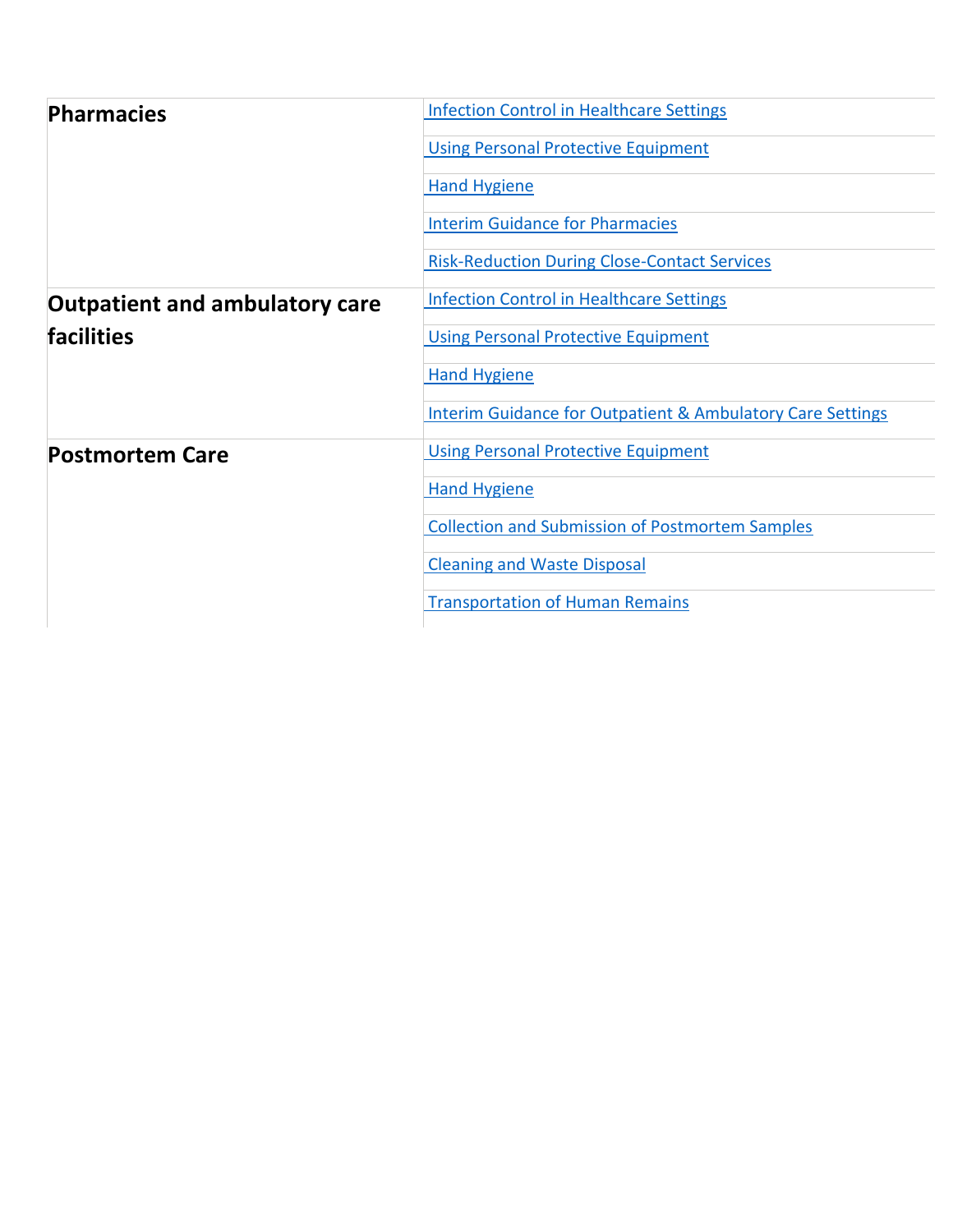## **Community Locations**

| <b>Critical Infrastructure Employees</b> |                                                               |
|------------------------------------------|---------------------------------------------------------------|
|                                          | <b>Interim Guidance for Critical Infrastructure Employees</b> |
|                                          | <b>Cleaning and Disinfecting your Facility</b>                |
| <b>Schools and childcare programs</b>    |                                                               |
|                                          | K-12 and Childcare Interim Guidance                           |
|                                          | <b>Cleaning and Disinfecting your Facility</b>                |
|                                          | <b>FAQ for Administrators</b>                                 |
|                                          | <b>Parent and Teacher Checklist</b>                           |
| <b>Colleges and universities</b>         |                                                               |
|                                          | <b>Interim Guidance for Colleges &amp; Universities</b>       |
|                                          | <b>Cleaning and Disinfecting your Facility</b>                |
|                                          | <b>Guidance for Student Foreign Travel</b>                    |
|                                          | <b>FAQ for Administrators</b>                                 |
| <b>Gatherings and community events</b>   |                                                               |
|                                          | <b>Interim Guidance for Mass Gatherings and Events</b>        |
|                                          | <b>Election Polling Location Guidance</b>                     |
|                                          | <b>Events FAQ</b>                                             |
| <b>Community- and faith- based</b>       |                                                               |
| organizations                            | <b>Interim Guidance for Organizations</b>                     |
|                                          | <b>Cleaning and Disinfecting your Facility</b>                |
| <b>Businesses</b>                        | <b>Interim Guidance for Businesses</b>                        |
| <b>Parks &amp; Rec Facilities</b>        | <b>Guidance for Administrators of Parks</b>                   |
| <b>Law Enforcement</b>                   | What Law Enforcement Personnel Need to Know about<br>COVID-19 |
| <b>Homeless Service Providers</b>        |                                                               |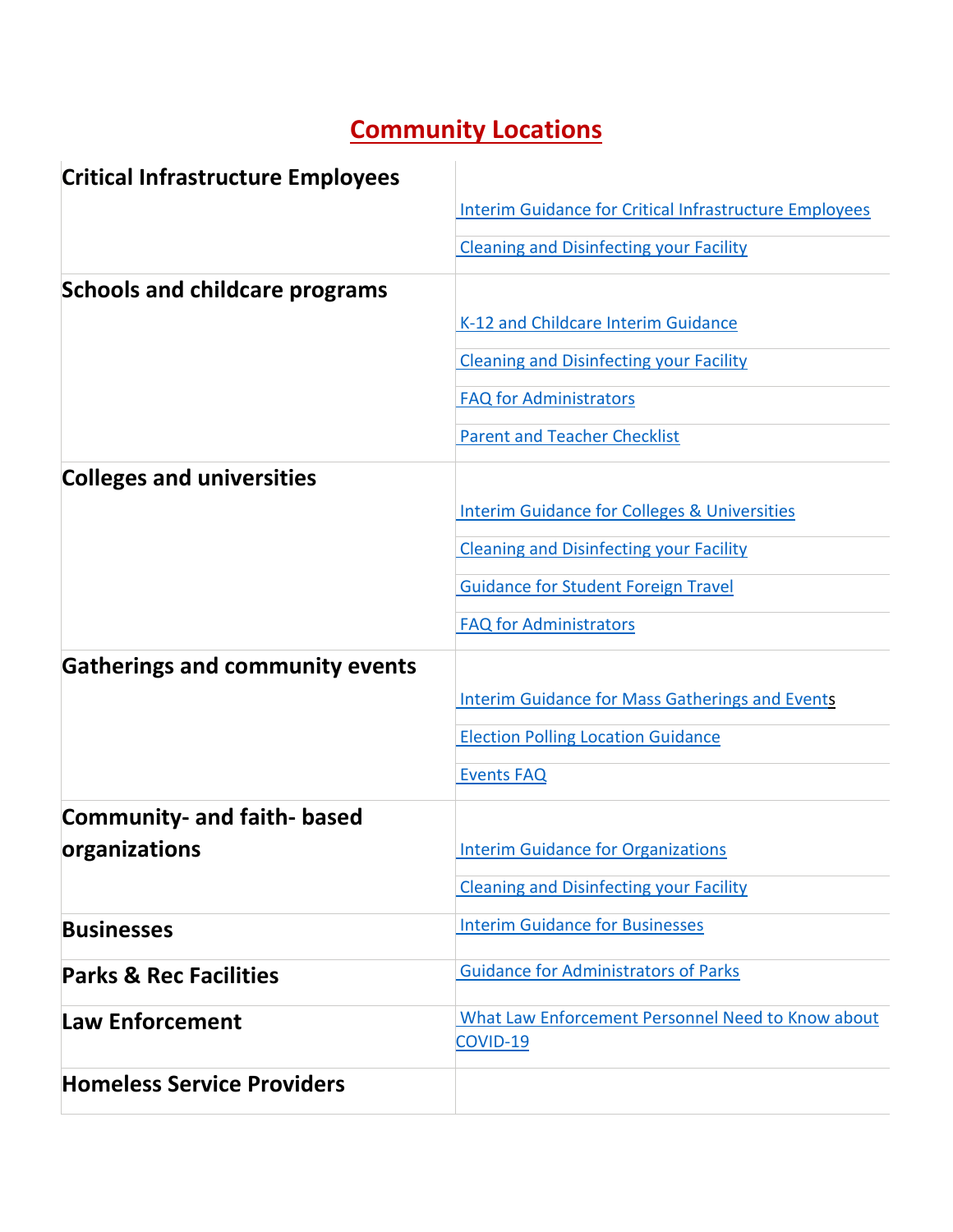|                                   | <b>Interim Guidance for Homeless Service Providers</b>            |
|-----------------------------------|-------------------------------------------------------------------|
| <b>Retirement Homes</b>           | <b>Interim Guidance for Retirement Communities</b>                |
|                                   | <b>FAQ for Administrators</b>                                     |
| <b>Correction &amp; Detention</b> |                                                                   |
| <b>Facilities</b>                 | <b>Interim Guidance for Correction &amp; Detention Facilities</b> |
|                                   | <b>FAQ for Administrators</b>                                     |
| <b>Preventing Getting Sick</b>    |                                                                   |
|                                   | How to Protect Yourself and Others                                |
|                                   | How to Safely Sterilize/Clean a Cloth Face Covering               |

## **Transportation**

| <b>Ships</b>                  | Interim Guidance for Ships on Managing Suspected COVID-19 |
|-------------------------------|-----------------------------------------------------------|
| <b>Airlines</b>               | <b>Cleaning Aircraft Carriers</b>                         |
|                               | Airline Agents Interim Guidance                           |
| <b>Buses</b>                  | <b>Bus Transit Operator</b>                               |
| Rail                          | <b>Rail Transit Operators</b>                             |
|                               | <b>Transit Station Workers</b>                            |
| <b>EMS Transport Vehicles</b> | <b>Interim Guidance for EMS</b>                           |
| <b>Taxis and Rideshares</b>   | <b>Keeping Commercial Establishments Safe</b>             |